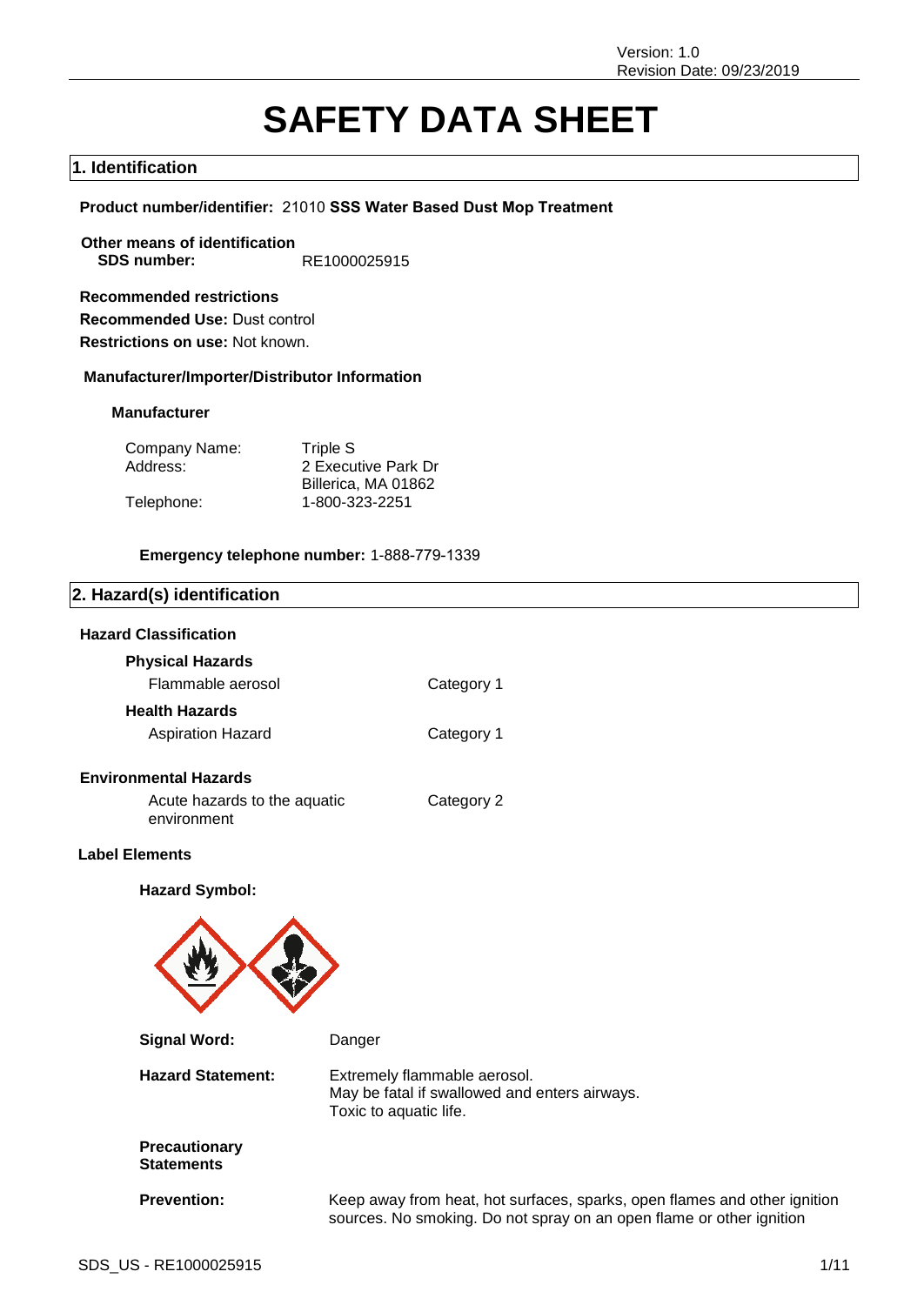|                                               | source. Do not pierce or burn, even after use. Avoid release to the<br>environment.                                                                                                        |
|-----------------------------------------------|--------------------------------------------------------------------------------------------------------------------------------------------------------------------------------------------|
| Response:                                     | IF SWALLOWED: Immediately call a POISON CENTER/doctor Do NOT<br>induce vomiting.                                                                                                           |
| Storage:                                      | Protect from sunlight. Do not expose to temperatures exceeding<br>50°C/122°F. Store locked up.                                                                                             |
| Disposal:                                     | Dispose of contents/container to an appropriate treatment and disposal<br>facility in accordance with applicable laws and regulations, and product<br>characteristics at time of disposal. |
| Hazard(s) not otherwise<br>classified (HNOC): | None.                                                                                                                                                                                      |

# **3. Composition/information on ingredients**

# **Mixtures**

| <b>Chemical Identity</b>                       | <b>CAS number</b> | Content in percent (%)* |
|------------------------------------------------|-------------------|-------------------------|
| Distillates (petroleum),<br>hydrotreated light | 64742-47-8        | $25 - 50\%$             |
| <b>Butane</b>                                  | 106-97-8          | $5 - 10\%$              |
| Propane                                        | 74-98-6           | $1 - 5\%$               |

\* All concentrations are percent by weight unless ingredient is a gas. Gas concentrations are in percent by volume.

# **4. First-aid measures**

| Ingestion:                                                             | Call a physician or poison control center immediately. Rinse mouth. Never<br>give liquid to an unconscious person. If vomiting occurs, keep head low so<br>that stomach content doesn't get into the lungs. |  |
|------------------------------------------------------------------------|-------------------------------------------------------------------------------------------------------------------------------------------------------------------------------------------------------------|--|
| Inhalation:                                                            | Move to fresh air.                                                                                                                                                                                          |  |
| <b>Skin Contact:</b>                                                   | Remove contaminated clothing and wash the skin thoroughly with soap and<br>water after work.                                                                                                                |  |
| Eye contact:                                                           | Rinse immediately with plenty of water.                                                                                                                                                                     |  |
| Most important symptoms/effects, acute and delayed                     |                                                                                                                                                                                                             |  |
| <b>Symptoms:</b>                                                       | No data available.                                                                                                                                                                                          |  |
| Hazards:                                                               | No data available.                                                                                                                                                                                          |  |
| Indication of immediate medical attention and special treatment needed |                                                                                                                                                                                                             |  |
| Treatment:                                                             | No data available.                                                                                                                                                                                          |  |
| 5. Fire-fighting measures                                              |                                                                                                                                                                                                             |  |
| <b>General Fire Hazards:</b>                                           | Use water spray to keep fire-exposed containers cool. Fight fire from a<br>protected location. Move containers from fire area if you can do so without<br>risk.                                             |  |

**Suitable (and unsuitable) extinguishing media**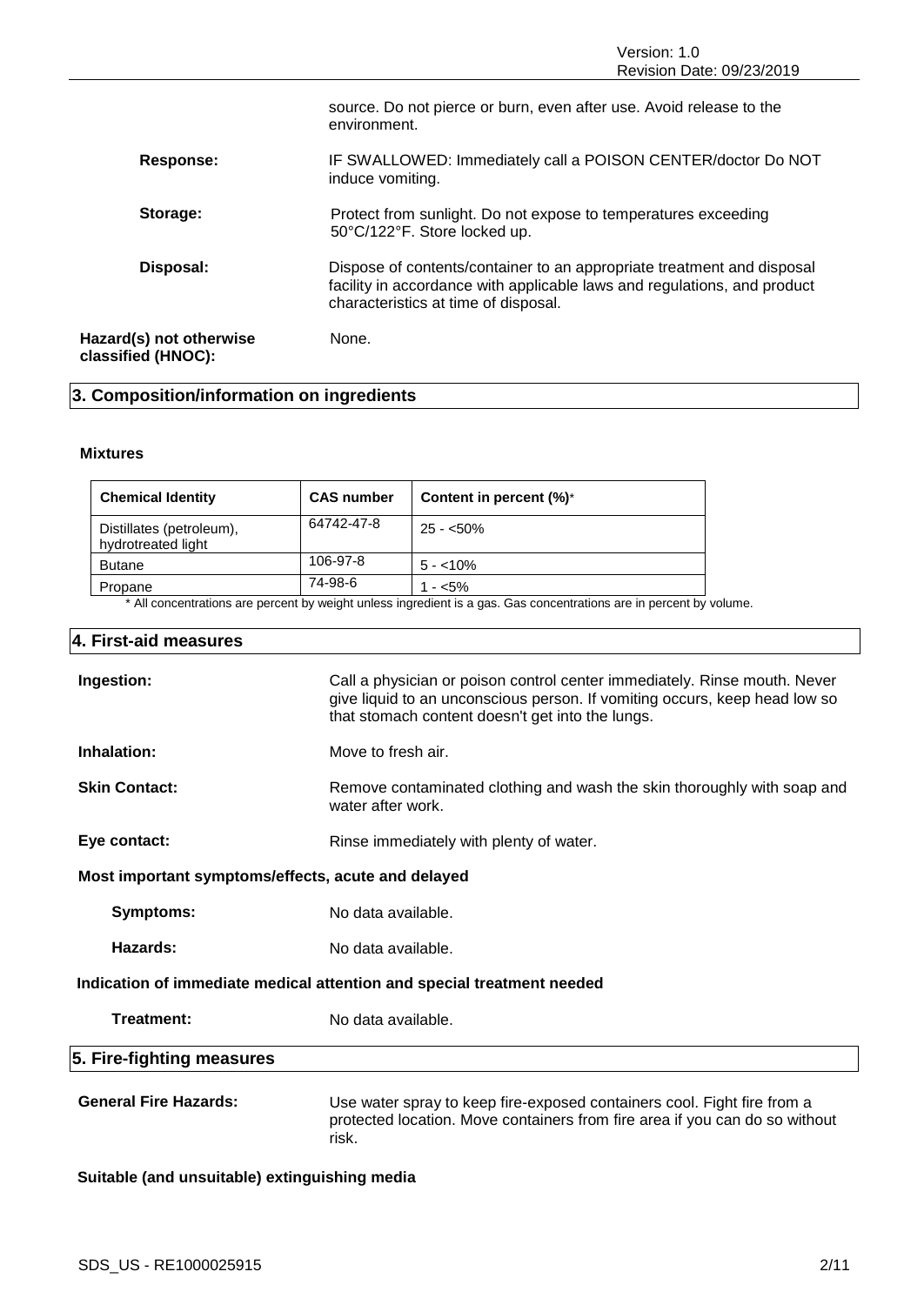Version: 1.0 Revision Date: 09/23/2019

| <b>Suitable extinguishing</b><br>media:                                           | Use fire-extinguishing media appropriate for surrounding materials. Use<br>fire-extinguishing media appropriate for surrounding materials.                                                          |
|-----------------------------------------------------------------------------------|-----------------------------------------------------------------------------------------------------------------------------------------------------------------------------------------------------|
| <b>Unsuitable extinguishing</b><br>media:                                         | Do not use water jet as an extinguisher, as this will spread the fire. Do not<br>use water jet as an extinguisher, as this will spread the fire.                                                    |
| Specific hazards arising from<br>the chemical:                                    | Vapors may travel considerable distance to a source of ignition and flash<br>back.                                                                                                                  |
| Special protective equipment and precautions for firefighters                     |                                                                                                                                                                                                     |
| <b>Special firefighting</b><br>procedures:                                        | No data available.                                                                                                                                                                                  |
| <b>Special protective equipment</b><br>for fire-fighters:                         | Firefighters must use standard protective equipment including flame<br>retardant coat, helmet with face shield, gloves, rubber boots, and in<br>enclosed spaces, SCBA.                              |
| 6. Accidental release measures                                                    |                                                                                                                                                                                                     |
| <b>Personal precautions,</b><br>protective equipment and<br>emergency procedures: | Ventilate closed spaces before entering them. ELIMINATE all ignition<br>sources (no smoking, flares, sparks or flames in immediate area). Keep<br>upwind.                                           |
| <b>Methods and material for</b><br>containment and cleaning<br>up:                | Stop the flow of material, if this is without risk. Absorb with sand or other<br>inert absorbent.                                                                                                   |
| <b>Notification Procedures:</b>                                                   | ELIMINATE all ignition sources (no smoking, flares, sparks or flames in<br>immediate area). Stop leak if you can do so without risk.                                                                |
| <b>Environmental Precautions:</b>                                                 | Avoid release to the environment. Prevent further leakage or spillage if safe<br>to do so.                                                                                                          |
| 7. Handling and storage                                                           |                                                                                                                                                                                                     |
| Precautions for safe handling:                                                    | Keep away from heat, hot surfaces, sparks, open flames and other ignition<br>sources. No smoking. Do not spray on an open flame or other ignition<br>source. Do not pierce or burn, even after use. |
| <b>Conditions for safe storage,</b><br>including any<br>incompatibilities:        | Store locked up. Pressurized container: protect from sunlight and do not<br>expose to temperatures exceeding 50°C. Do not pierce or burn, even after<br>use. Aerosol Level 1                        |

# **8. Exposure controls/personal protection**

# **Control Parameters**

# **Occupational Exposure Limits**

| <b>Chemical Identity</b>                                                                          | Type        | <b>Exposure Limit Values</b> | <b>Source</b>                                         |
|---------------------------------------------------------------------------------------------------|-------------|------------------------------|-------------------------------------------------------|
| Distillates (petroleum),<br>hydrotreated light                                                    | <b>REL</b>  | $100 \text{ mg/m}$ 3         | US. NIOSH: Pocket Guide to Chemical<br>Hazards (2005) |
| Distillates (petroleum),<br>hydrotreated light - Non-<br>aerosol. - as total<br>hydrocarbon vapor | <b>TWA</b>  | 200 mg/m3                    | US. ACGIH Threshold Limit Values (2008)               |
|                                                                                                   | <b>TWA</b>  | 200 mg/m3                    | US. ACGIH Threshold Limit Values (2008)               |
| <b>Butane</b>                                                                                     | <b>REL</b>  | 1,900 mg/m3<br>800 ppm       | US. NIOSH: Pocket Guide to Chemical<br>Hazards (2005) |
|                                                                                                   | <b>STEL</b> | $1,000$ ppm                  | US. ACGIH Threshold Limit Values (03 2018)            |
|                                                                                                   | <b>TWA</b>  | 1,900 mg/m3<br>800 ppm       | US. OSHA Table Z-1-A (29 CFR 1910.1000)<br>(1989)     |
| Propane                                                                                           | <b>REL</b>  | 1,800 mg/m3<br>$1.000$ ppm   | US. NIOSH: Pocket Guide to Chemical                   |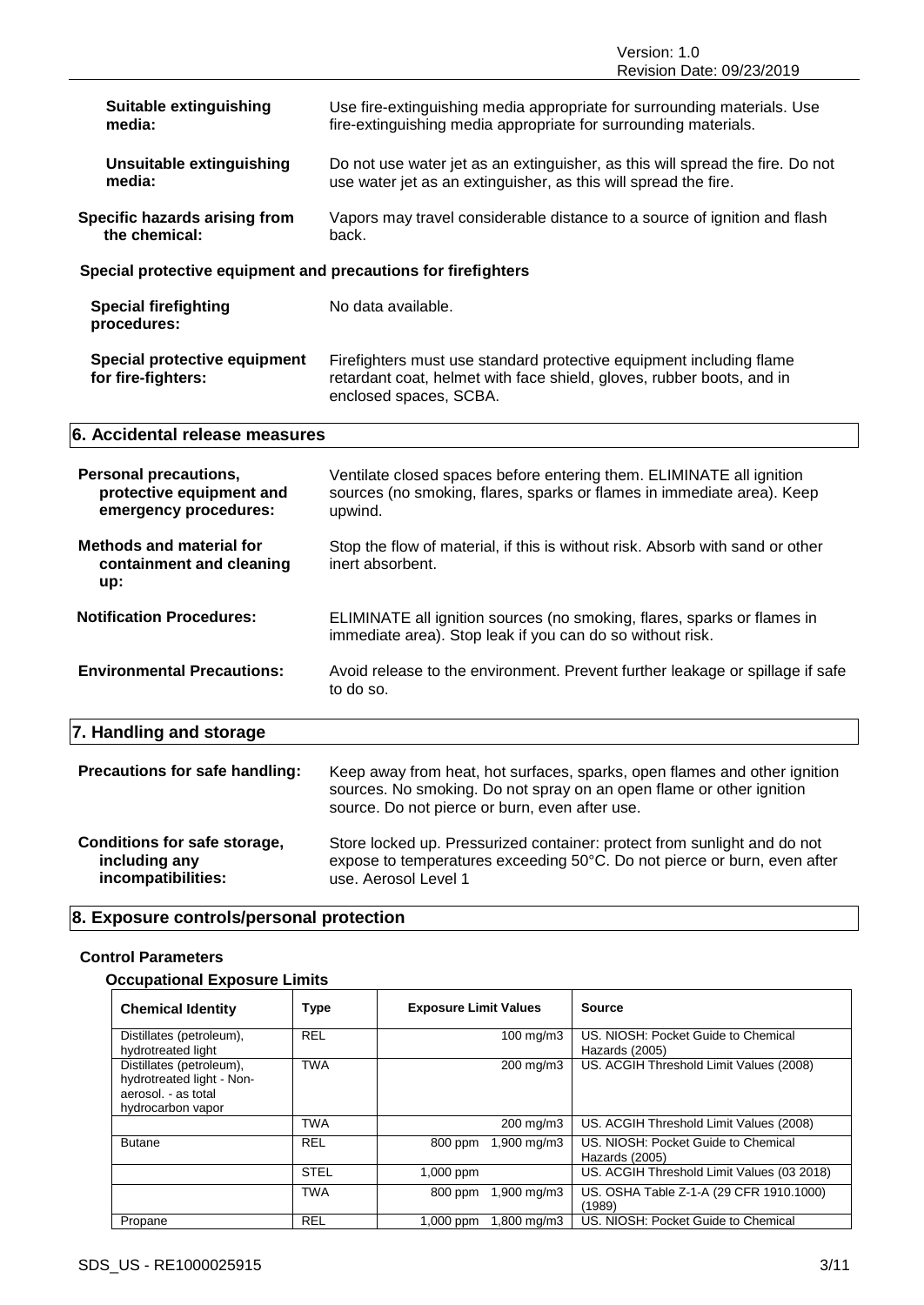|                               |             |                    |                       | Hazards (2005)                             |
|-------------------------------|-------------|--------------------|-----------------------|--------------------------------------------|
|                               | PEL         |                    | 1,000 ppm 1,800 mg/m3 | US. OSHA Table Z-1 Limits for Air          |
|                               |             |                    |                       | Contaminants (29 CFR 1910.1000) (02 2006)  |
|                               | <b>TWA</b>  |                    | 1,000 ppm 1,800 mg/m3 | US. OSHA Table Z-1-A (29 CFR 1910.1000)    |
|                               |             |                    |                       | (1989)                                     |
| 2,6-Octadienal, 3,7-dimethyl- | <b>TWA</b>  | $\overline{5}$ ppm |                       | US. ACGIH Threshold Limit Values (01 2010) |
| - Inhalable fraction and      |             |                    |                       |                                            |
| vapor.                        |             |                    |                       |                                            |
| Phenol, 2,6-bis(1,1-          | <b>TWA</b>  |                    | 10 mg/m3              | US. OSHA Table Z-1-A (29 CFR 1910.1000)    |
| dimethylethyl)-4-methyl-      |             |                    |                       | (1989)                                     |
| Phenol, 2,6-bis(1,1-          | <b>TWA</b>  |                    | $2$ mg/m $3$          | US. ACGIH Threshold Limit Values (2008)    |
| dimethylethyl)-4-methyl- -    |             |                    |                       |                                            |
| Inhalable fraction and vapor. |             |                    |                       |                                            |
| Phenol, 2,6-bis(1,1-          | <b>REL</b>  |                    | $10$ mg/m $3$         | US. NIOSH: Pocket Guide to Chemical        |
| dimethylethyl)-4-methyl-      |             |                    |                       | Hazards (2005)                             |
| 1.4-Dioxane                   | <b>TWA</b>  | 25 ppm             | $90 \,\mathrm{mg/m}$  | US. OSHA Table Z-1-A (29 CFR 1910.1000)    |
|                               |             |                    |                       | (1989)                                     |
|                               | Ceil_Time   | 1 ppm              | $3.6 \,\mathrm{mg/m}$ | US. NIOSH: Pocket Guide to Chemical        |
|                               |             |                    |                       | Hazards (2005)                             |
|                               | <b>TWA</b>  | 20 ppm             |                       | US. ACGIH Threshold Limit Values (2008)    |
|                               | PEL         | 100 ppm            | 360 mg/m3             | US. OSHA Table Z-1 Limits for Air          |
|                               |             |                    |                       | Contaminants (29 CFR 1910.1000) (02 2006)  |
| Ethylene Oxide                | Ceil Time   | 5 ppm              | $9 \,\mathrm{mg/m}$   | US. NIOSH: Pocket Guide to Chemical        |
|                               |             |                    |                       | Hazards (2005)                             |
|                               | <b>TWA</b>  | 1 ppm              |                       | US. OSHA Specifically Regulated Substances |
|                               |             |                    |                       | (29 CFR 1910.1001-1053) (02 2006)          |
|                               | <b>STEL</b> | 5 ppm              |                       | US. OSHA Specifically Regulated Substances |
|                               |             |                    |                       | (29 CFR 1910.1001-1053) (02 2006)          |
|                               | OSHA_AC     | $0.5$ ppm          |                       | US. OSHA Specifically Regulated Substances |
|                               | т           |                    |                       | (29 CFR 1910.1001-1053) (02 2006)          |
|                               | <b>REL</b>  | $0.1$ ppm          | $0.18$ mg/m3          | US. NIOSH: Pocket Guide to Chemical        |
|                               |             |                    |                       | Hazards (2005)                             |
|                               | <b>TWA</b>  | 1 ppm              |                       | US. ACGIH Threshold Limit Values (2008)    |
|                               | <b>TWA</b>  | 1 ppm              |                       | US. OSHA Table Z-1-A (29 CFR 1910.1000)    |
|                               |             |                    |                       | (1989)                                     |
|                               | <b>STEL</b> | 5 ppm              |                       | US. OSHA Table Z-1-A (29 CFR 1910.1000)    |
|                               |             |                    |                       | (1989)                                     |

# **Biological Limit Values**

| <b>Chemical Identity</b>                                                                                    | <b>Exposure Limit Values</b>     | Source              |
|-------------------------------------------------------------------------------------------------------------|----------------------------------|---------------------|
| Ethylene Oxide (S-(2-<br>hydroxyethyl) mercapturic<br>acid (HEMA): Sampling time:<br>End of shift.)         | 5 µg/g (Creatinine in urine)     | ACGIH BEL (03 2018) |
| Ethylene Oxide (N-(2-<br>hydroxyethyl)-valine (HEV)<br>hemoglobin adducts:<br>Sampling time: Not critical.) | 5000 pmol/g (Hemoglobin adducts) | ACGIH BEL (03 2018) |

## **Appropriate Engineering Controls**

No data available.

# **Individual protection measures, such as personal protective equipment**

| <b>General information:</b>                       | Use personal protective equipment as required. Personal protection<br>equipment should be chosen according to the CEN standards and in<br>discussion with the supplier of the personal protective equipment. |
|---------------------------------------------------|--------------------------------------------------------------------------------------------------------------------------------------------------------------------------------------------------------------|
| <b>Eye/face protection:</b>                       | Wear goggles/face shield.                                                                                                                                                                                    |
| <b>Skin Protection</b><br><b>Hand Protection:</b> | No data available.                                                                                                                                                                                           |
| Other:                                            | No data available.                                                                                                                                                                                           |
| <b>Respiratory Protection:</b>                    | In case of inadequate ventilation use suitable respirator. Seek advice from<br>local supervisor.                                                                                                             |
| <b>Hygiene measures:</b>                          | When using do not smoke. Observe good industrial hygiene practices.                                                                                                                                          |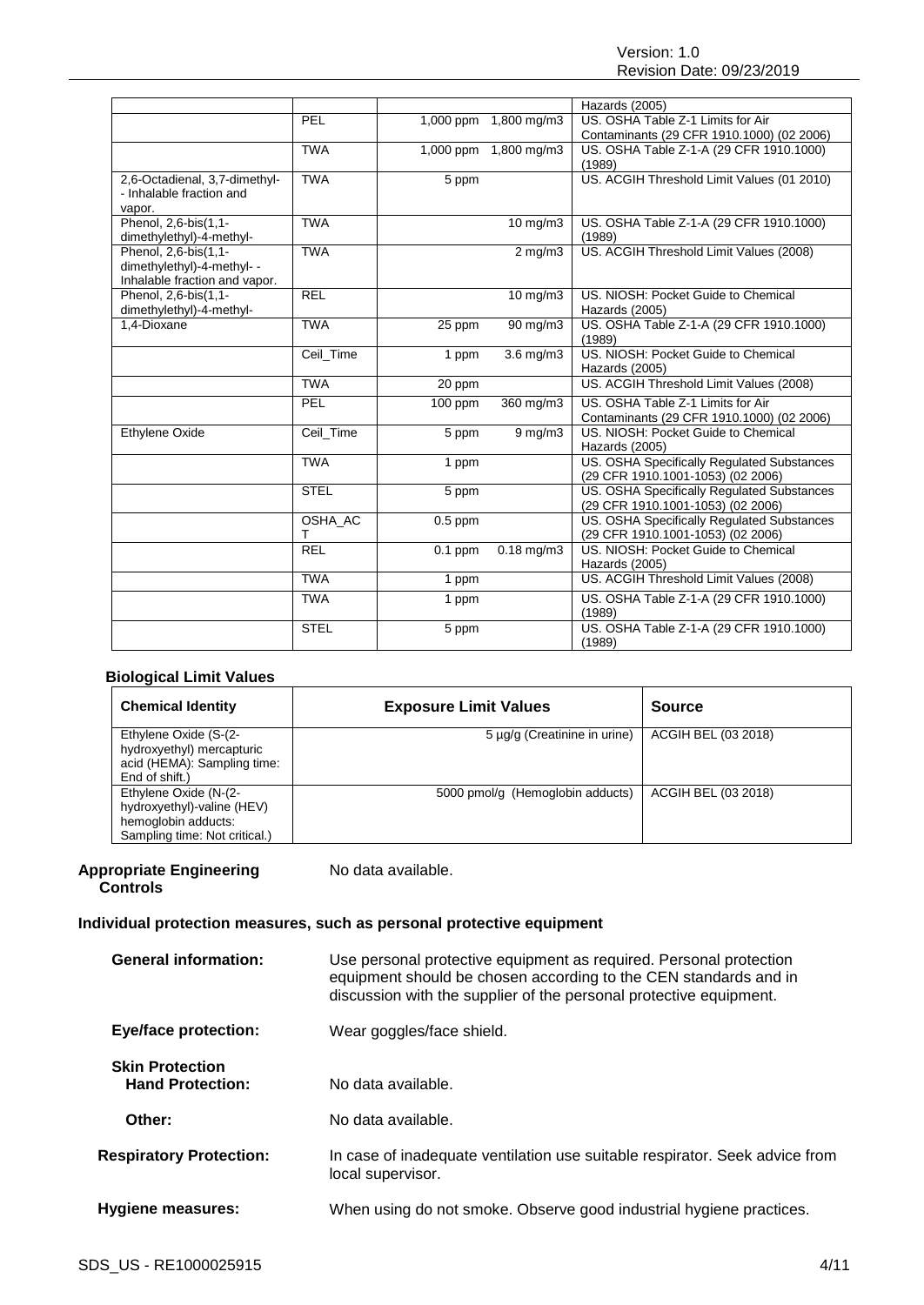# **9. Physical and chemical properties**

# **Appearance**

| <b>Physical state:</b>                                | liquid                              |
|-------------------------------------------------------|-------------------------------------|
| Form:                                                 | Spray Aerosol                       |
| Color:                                                | No data available.                  |
| Odor:                                                 | No data available.                  |
| Odor threshold:                                       | No data available.                  |
| pH:                                                   | No data available.                  |
| <b>Melting point/freezing point:</b>                  | No data available.                  |
| Initial boiling point and boiling range:              | No data available.                  |
| <b>Flash Point:</b>                                   | $-104.44 °C$                        |
| <b>Evaporation rate:</b>                              | No data available.                  |
| Flammability (solid, gas):                            | No data available.                  |
| Upper/lower limit on flammability or explosive limits |                                     |
| Flammability limit - upper (%):                       | No data available.                  |
| Flammability limit - lower (%):                       | No data available.                  |
| Explosive limit - upper (%):                          | No data available.                  |
| Explosive limit - lower (%):                          | No data available.                  |
| Vapor pressure:                                       | 2,413.1651 - 3,792.1165 hPa (20 °C) |
| Vapor density:                                        | No data available.                  |
| Density:                                              | No data available.                  |
| <b>Relative density:</b>                              | No data available.                  |
| Solubility(ies)                                       |                                     |
| <b>Solubility in water:</b>                           | No data available.                  |
| Solubility (other):                                   | No data available.                  |
| Partition coefficient (n-octanol/water):              | No data available.                  |
| Auto-ignition temperature:                            | No data available.                  |
| <b>Decomposition temperature:</b>                     | No data available.                  |
| <b>Viscosity:</b>                                     | No data available.                  |

# **10. Stability and reactivity**

| <b>Reactivity:</b>                            | No data available.                          |
|-----------------------------------------------|---------------------------------------------|
| <b>Chemical Stability:</b>                    | Material is stable under normal conditions. |
| <b>Possibility of hazardous</b><br>reactions: | No data available.                          |
| Conditions to avoid:                          | Avoid heat or contamination.                |
| <b>Incompatible Materials:</b>                | No data available.                          |
| <b>Hazardous Decomposition</b><br>Products:   | No data available.                          |

# **11. Toxicological information**

**Information on likely routes of exposure Inhalation:** No data available.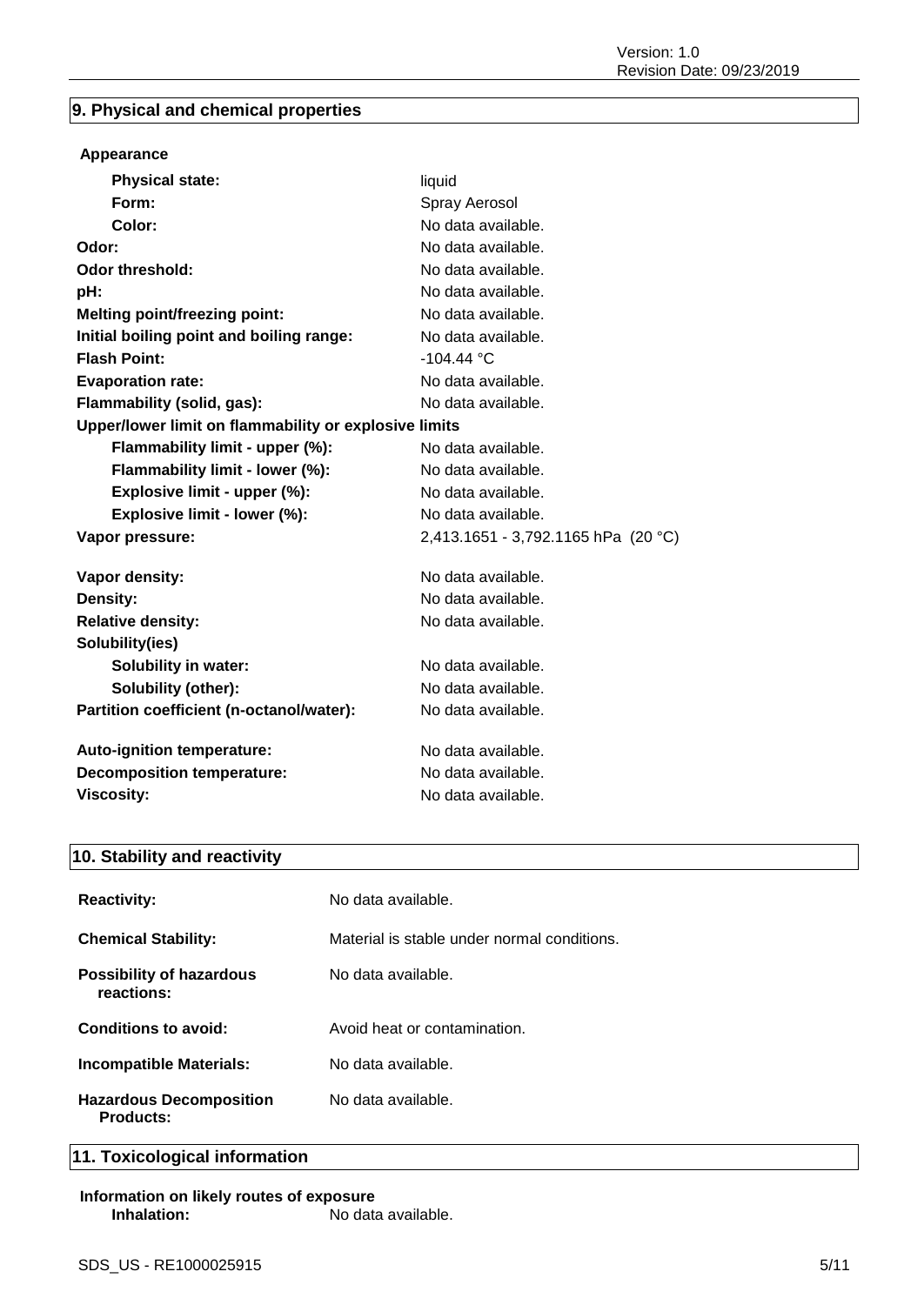| <b>Skin Contact:</b>                                        | No data available.                                                           |
|-------------------------------------------------------------|------------------------------------------------------------------------------|
| Eye contact:                                                | No data available.                                                           |
| Ingestion:                                                  | No data available.                                                           |
|                                                             | Symptoms related to the physical, chemical and toxicological characteristics |
| Inhalation:                                                 | No data available.                                                           |
| <b>Skin Contact:</b>                                        | No data available.                                                           |
| Eye contact:                                                | No data available.                                                           |
| Ingestion:                                                  | No data available.                                                           |
| Information on toxicological effects                        |                                                                              |
| Acute toxicity (list all possible routes of exposure)       |                                                                              |
| Oral<br><b>Product:</b>                                     | Not classified for acute toxicity based on available data.                   |
| <b>Dermal</b><br><b>Product:</b>                            | Not classified for acute toxicity based on available data.                   |
| <b>Inhalation</b><br><b>Product:</b>                        | Not classified for acute toxicity based on available data.                   |
| <b>Repeated dose toxicity</b><br>Product:                   | No data available.                                                           |
| <b>Skin Corrosion/Irritation</b><br><b>Product:</b>         | No data available.                                                           |
| <b>Serious Eye Damage/Eye Irritation</b><br>Product:        | No data available.                                                           |
| <b>Respiratory or Skin Sensitization</b><br><b>Product:</b> | No data available.                                                           |
| Carcinogenicity<br>Product:                                 | No data available.                                                           |
| No carcinogenic components identified                       | IARC Monographs on the Evaluation of Carcinogenic Risks to Humans:           |
| No carcinogenic components identified                       | US. National Toxicology Program (NTP) Report on Carcinogens:                 |
| No carcinogenic components identified                       | US. OSHA Specifically Regulated Substances (29 CFR 1910.1001-1050):          |
| <b>Germ Cell Mutagenicity</b>                               |                                                                              |
| In vitro<br><b>Product:</b>                                 | No data available.                                                           |
| In vivo<br><b>Product:</b>                                  | No data available.                                                           |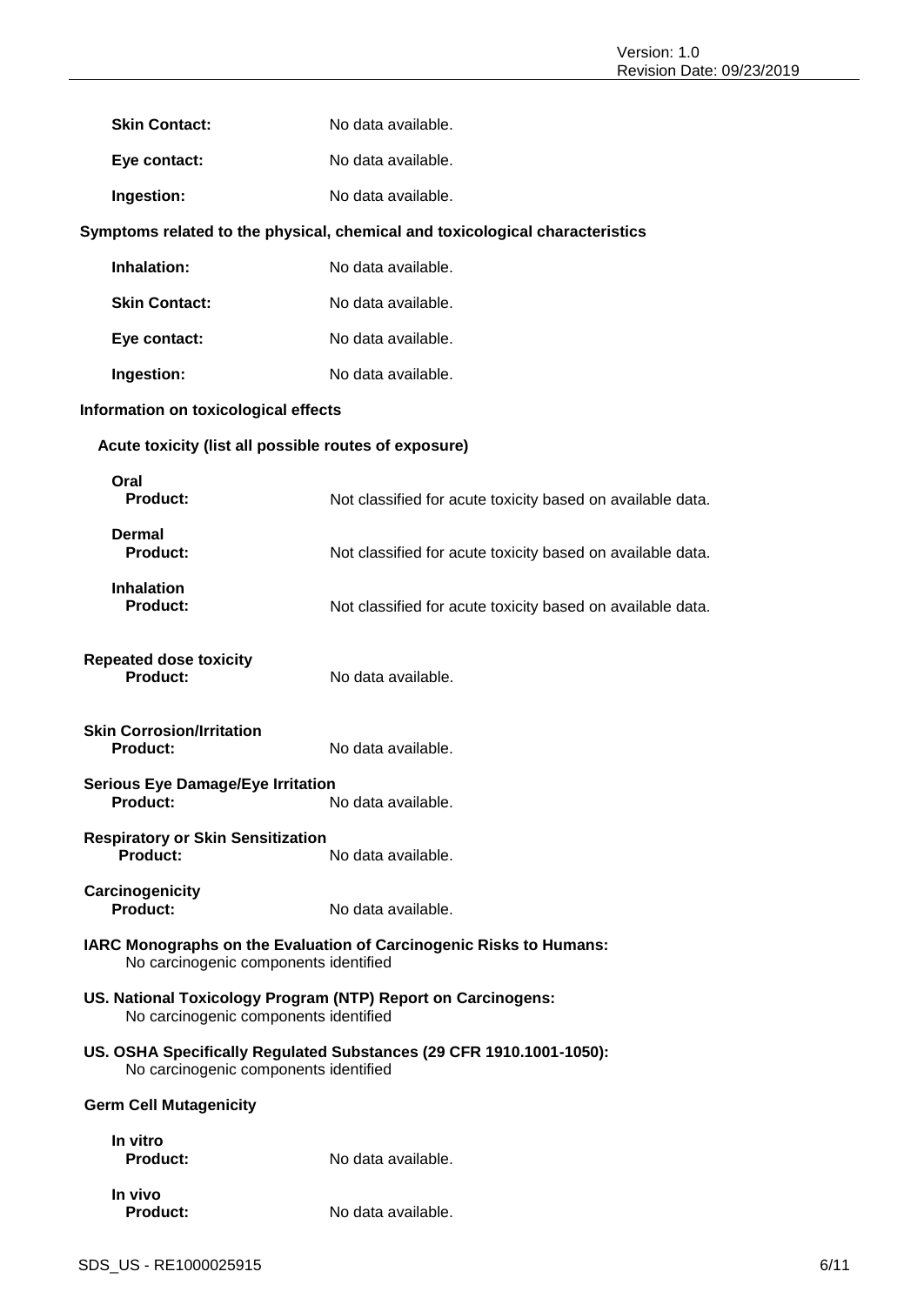| <b>Reproductive toxicity</b><br>Product:                              | No data available. |
|-----------------------------------------------------------------------|--------------------|
| Specific Target Organ Toxicity - Single Exposure<br><b>Product:</b>   | No data available. |
| <b>Specific Target Organ Toxicity - Repeated Exposure</b><br>Product: | No data available. |
| <b>Aspiration Hazard</b><br>Product:                                  | No data available. |
| Other effects:                                                        | No data available. |

# **12. Ecological information**

# **Ecotoxicity:**

| <b>Ecotoxicity:</b>                                                                         |                                                               |
|---------------------------------------------------------------------------------------------|---------------------------------------------------------------|
| Acute hazards to the aquatic environment:                                                   |                                                               |
| Fish<br>Product:                                                                            | No data available.                                            |
| <b>Aquatic Invertebrates</b><br><b>Product:</b>                                             | No data available.                                            |
| Chronic hazards to the aquatic environment:                                                 |                                                               |
| Fish<br><b>Product:</b>                                                                     | No data available.                                            |
| <b>Aquatic Invertebrates</b><br>Product:                                                    | No data available.                                            |
| <b>Toxicity to Aquatic Plants</b><br>Product:                                               | No data available.                                            |
| <b>Persistence and Degradability</b>                                                        |                                                               |
| <b>Biodegradation</b><br>Product:                                                           | No data available.                                            |
| <b>BOD/COD Ratio</b><br><b>Product:</b>                                                     | No data available.                                            |
| <b>Bioaccumulative potential</b><br><b>Bioconcentration Factor (BCF)</b><br><b>Product:</b> | No data available.                                            |
| Partition Coefficient n-octanol / water (log Kow)<br>Product:                               | No data available.                                            |
| <b>Mobility in soil:</b>                                                                    | No data available.                                            |
|                                                                                             | Known or predicted distribution to environmental compartments |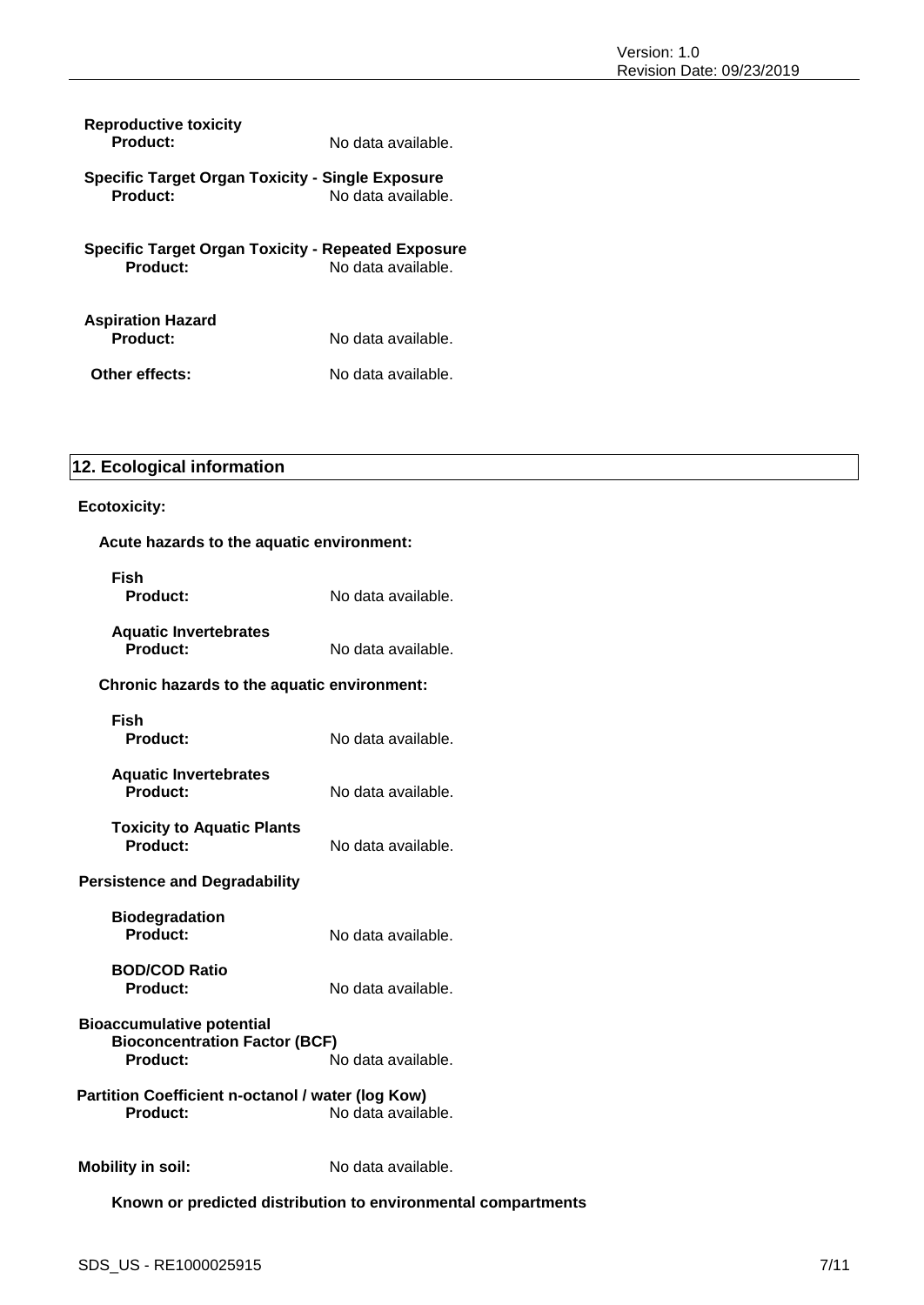Version: 1.0 Revision Date: 09/23/2019

| Distillates (petroleum),                       | No data available.                                                                     |
|------------------------------------------------|----------------------------------------------------------------------------------------|
| hydrotreated light<br><b>Butane</b><br>Propane | No data available.<br>No data available.                                               |
| Other adverse effects:                         | Toxic to aquatic organisms.                                                            |
| 13. Disposal considerations                    |                                                                                        |
| <b>Disposal instructions:</b>                  | Discharge, treatment, or disposal may be subject to national, state, or local<br>laws. |
| <b>Contaminated Packaging:</b>                 | No data available.                                                                     |
| 14. Transport information                      |                                                                                        |

# **DOT**

| <b>UN Number:</b>                 | <b>UN 1950</b>      |
|-----------------------------------|---------------------|
| <b>UN Proper Shipping Name:</b>   | Aerosols, flammable |
| <b>Transport Hazard Class(es)</b> |                     |
| Class:                            | 2.1                 |
| Label(s):                         | ÷.                  |
| Packing Group:                    | Ш                   |
| Marine Pollutant:                 | Nο                  |
| <b>Environmental Hazards:</b>     | No                  |
| <b>Marine Pollutant</b>           | No                  |
|                                   |                     |
| Special precautions for user:     | Not regulated.      |
| <b>IMDG</b>                       |                     |
| <b>UN Number:</b>                 | <b>UN 1950</b>      |
| <b>UN Proper Shipping Name:</b>   | Aerosols, flammable |
| <b>Transport Hazard Class(es)</b> |                     |
| Class:                            | $\overline{2}$      |
| Label(s):                         |                     |
| EmS No.:                          | $F-D, S-U$          |
| Packing Group:                    |                     |
| <b>Environmental Hazards:</b>     | Yes                 |
| <b>Marine Pollutant</b>           | No.                 |
|                                   |                     |
| Special precautions for user:     | Not regulated.      |
| <b>IATA</b>                       |                     |
| <b>UN Number:</b>                 | <b>UN 1950</b>      |
| Proper Shipping Name:             | Aerosols, flammable |
| Transport Hazard Class(es):       |                     |
| Class:                            | 2.1                 |
| Label(s):                         |                     |
| Packing Group:                    |                     |
| <b>Environmental Hazards:</b>     | Yes                 |
| <b>Marine Pollutant</b>           | No                  |
|                                   |                     |
| Special precautions for user:     | Not regulated.      |
| Cargo aircraft only:              | Allowed.            |
|                                   |                     |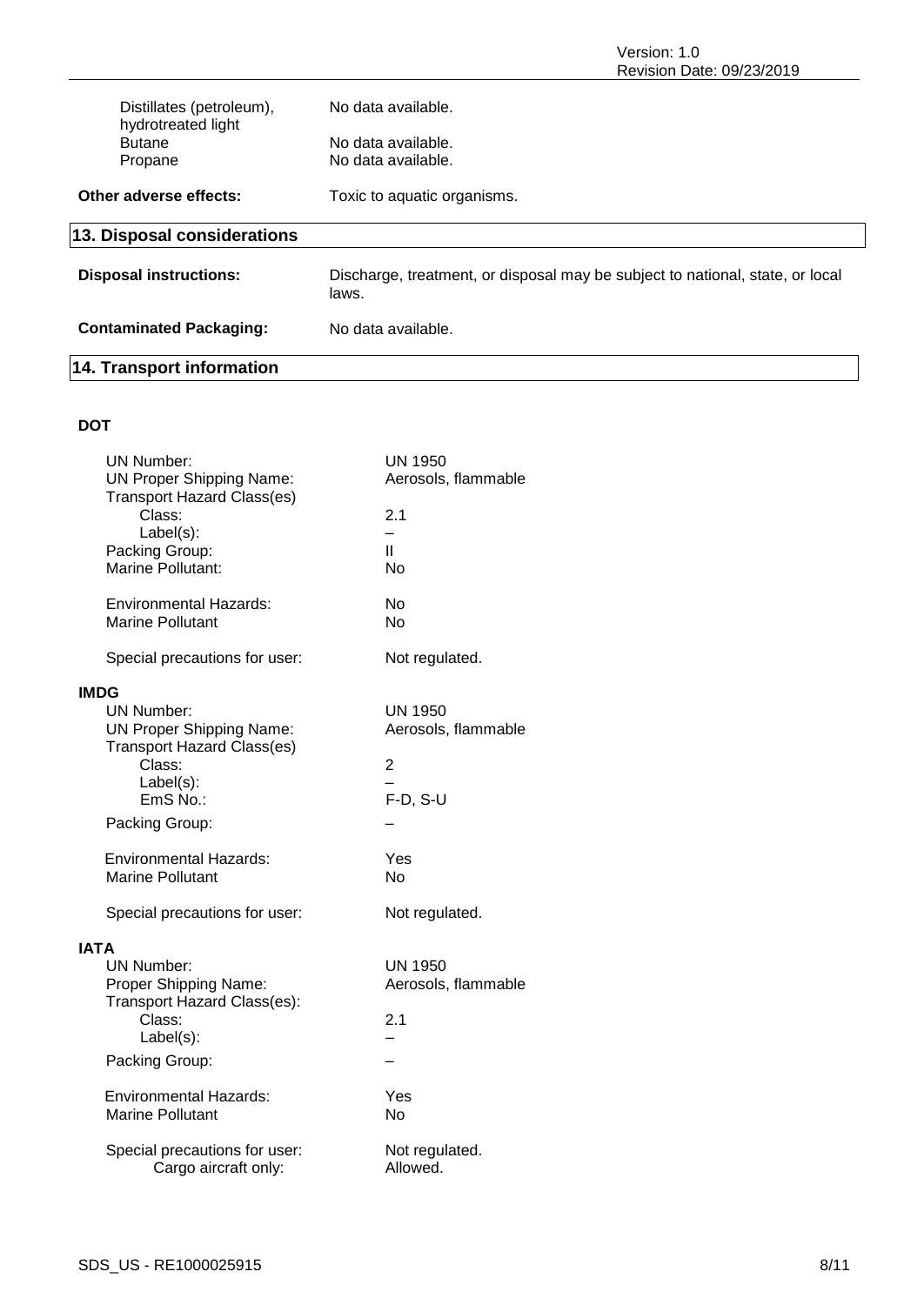# **15. Regulatory information**

# **US Federal Regulations**

**Restrictions on use:** Not known.

# **TSCA Section 12(b) Export Notification (40 CFR 707, Subpt. D) US. OSHA Specifically Regulated Substances (29 CFR 1910.1001-1050)**

| <b>Chemical Identity</b> | <b>OSHA hazard(s)</b>        |
|--------------------------|------------------------------|
| Ethylene Oxide           | Eye irritation               |
|                          | respiratory tract irritation |
|                          | Skin irritation              |
|                          | Skin sensitization           |
|                          | Acute toxicity               |
|                          | Cancer                       |
|                          | Central nervous system       |
|                          | Reproductive toxicity        |
|                          | Mutagenicity                 |
|                          | Flammability                 |
|                          |                              |

# **CERCLA Hazardous Substance List (40 CFR 302.4):**

| <b>Chemical Identity</b> | <b>Reportable quantity</b> |
|--------------------------|----------------------------|
| <b>Butane</b>            | Ibs. 100                   |
| Propane                  | Ibs. 100                   |
| 1,4-Dioxane              | Ibs. 100                   |
| <b>Ethylene Oxide</b>    | lbs. 10                    |

## **Superfund Amendments and Reauthorization Act of 1986 (SARA)**

# **Hazard categories**

Fire Hazard Immediate (Acute) Health Hazards Flammable aerosol Aspiration Hazard

## **SARA 302 Extremely Hazardous Substance**

|                          | <b>Reportable</b> |                                    |
|--------------------------|-------------------|------------------------------------|
| <b>Chemical Identity</b> | quantity          | <b>Threshold Planning Quantity</b> |
| Ethylene Oxide           | Ibs. 10           | lbs. 1000                          |

# **SARA 304 Emergency Release Notification**

| <b>Reportable quantity</b> |
|----------------------------|
| lbs. 100                   |
| lbs. 100                   |
| Ibs. 100                   |
| Ibs. 10                    |
|                            |

# **SARA 311/312 Hazardous Chemical**

| <b>Threshold Planning Quantity</b> |
|------------------------------------|
| lbs                                |
| 10000 lbs                          |
|                                    |
| 10000 lbs                          |
| 10000 lbs                          |
| 10000 lbs                          |
|                                    |
| 10000 lbs                          |
|                                    |
| 10000 lbs                          |
|                                    |

# **SARA 313 (TRI Reporting)**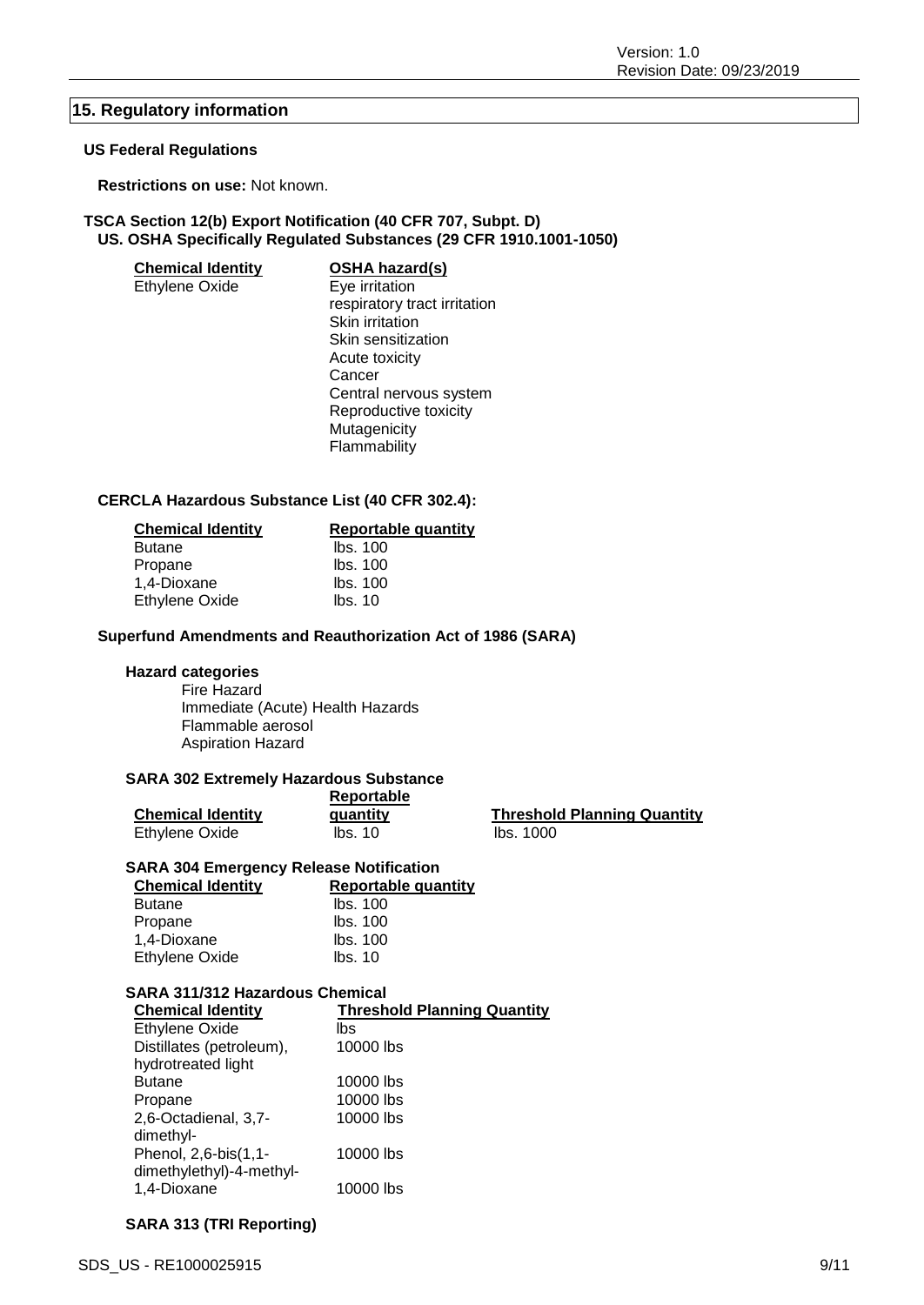None present or none present in regulated quantities.

#### **Clean Air Act (CAA) Section 112(r) Accidental Release Prevention (40 CFR 68.130): Clean Water Act Section 311 Hazardous Substances (40 CFR 117.3) US State Regulations**

#### **US. California Proposition 65**

This product contains chemical(s) known to the State of California to cause cancer and/or to cause birth defects or other reproductive harm.

| 1,4-Dioxane           | Carcinogenic. 05 2011              |
|-----------------------|------------------------------------|
| Ethylene Oxide        | Female reproductive toxin. 03 2008 |
| <b>Ethylene Oxide</b> | Carcinogenic. 05 2011              |
| Ethylene Oxide        | Male reproductive toxin. 08 2009   |
| Ethylene Oxide        | Developmental toxin. 08 2009       |

#### **US. New Jersey Worker and Community Right-to-Know Act**

#### **Chemical Identity**

Distillates (petroleum), hydrotreated light Butane Propane

# **US. Massachusetts RTK - Substance List**

No ingredient regulated by MA Right-to-Know Law present.

#### **US. Pennsylvania RTK - Hazardous Substances**

#### **Chemical Identity**

Distillates (petroleum), hydrotreated light Butane Propane

## **US. Rhode Island RTK**

No ingredient regulated by RI Right-to-Know Law present.

# **International regulations**

#### **Montreal protocol**

Not applicable

## **Stockholm convention**

Not applicable

#### **Rotterdam convention**

Not applicable

# **Kyoto protocol**

Not applicable

### **Inventory Status:**

| EINECS, ELINCS or NLP:                   | Not in compliance with the inventory. |
|------------------------------------------|---------------------------------------|
| Japan (ENCS) List:                       | Not in compliance with the inventory. |
| China Inv. Existing Chemical Substances: | Not in compliance with the inventory. |
| Korea Existing Chemicals Inv. (KECI):    | Not in compliance with the inventory. |
| Canada NDSL Inventory:                   | Not in compliance with the inventory. |